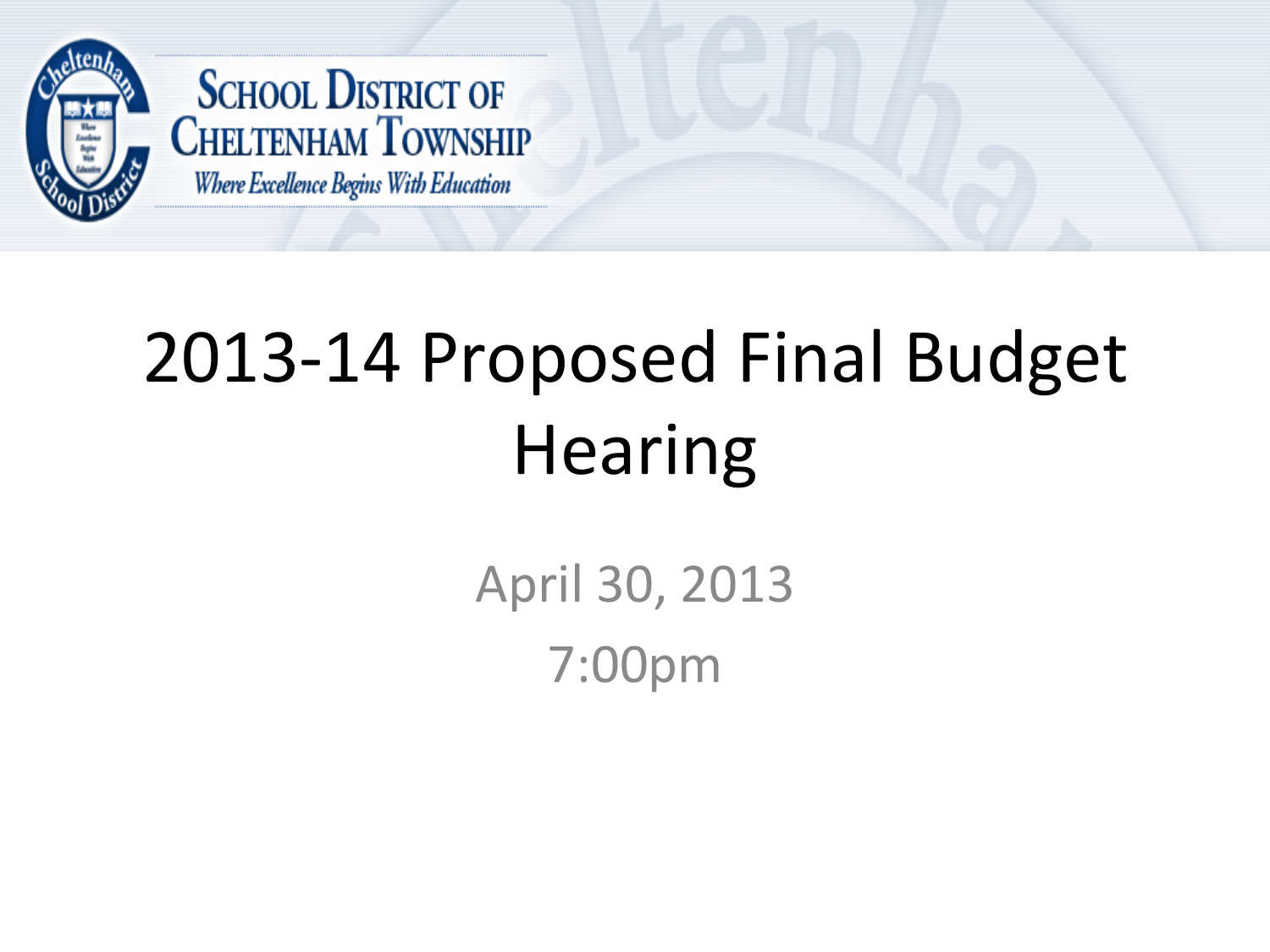# Agenda

- Review the 2013-14 Budget
- Board Comment
- Public Comment
- Upcoming Budget Milestones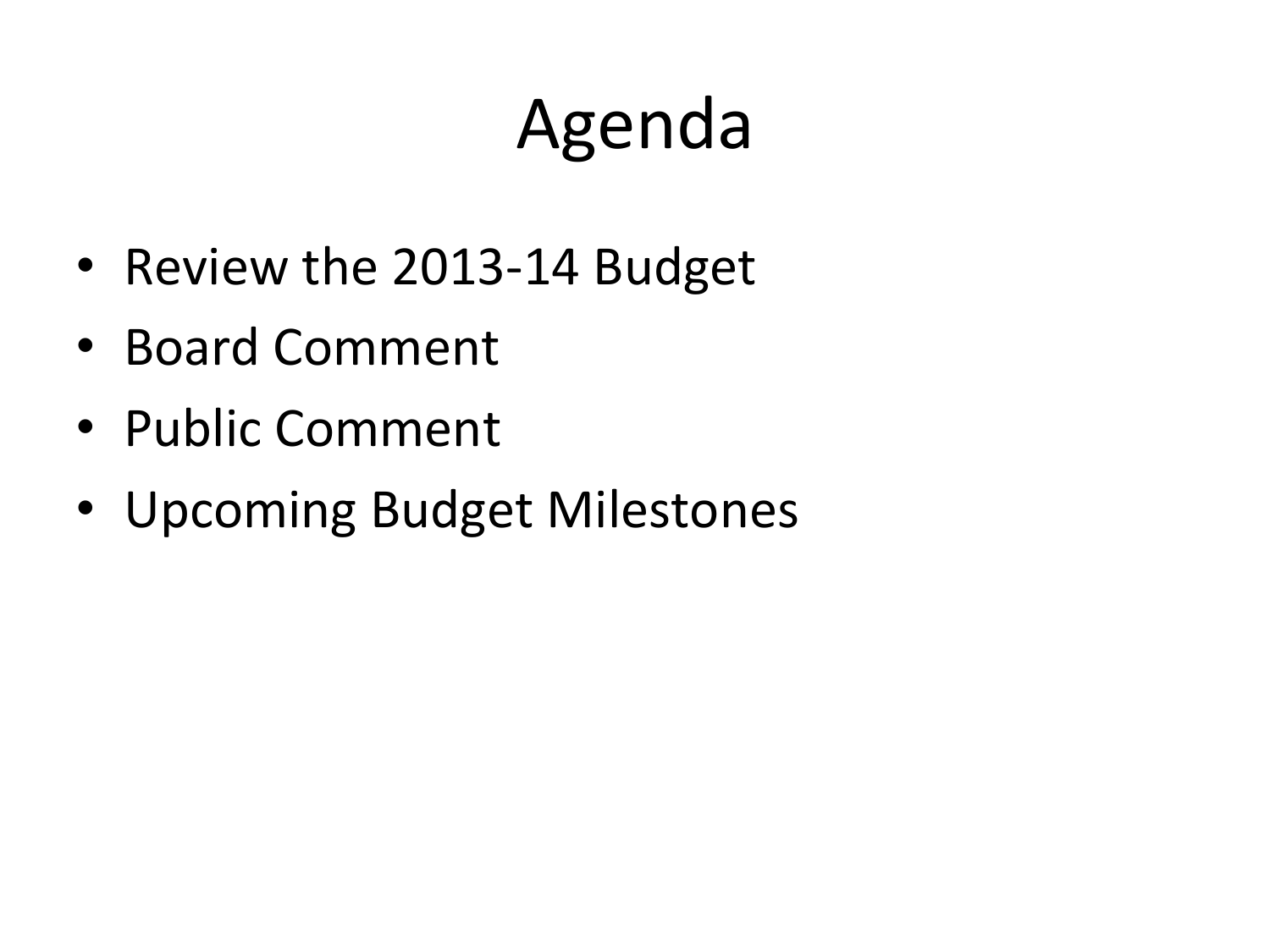## Historical Perspective

| <b>Budget Year</b> | <b>Tax</b><br><b>Increase</b> | <b>Expenditure Decreases</b>                                        |
|--------------------|-------------------------------|---------------------------------------------------------------------|
| 2011-12            | 0%                            | \$4 million in budget                                               |
| 2012-13            | 0%                            | \$1.7 million via C3 (ongoing efficiencies)                         |
| 2013-14            | 1.7%                          | \$1.7 million in budget & \$2 million via C3 (ongoing efficiencies) |

#### How we accomplished this?

- Recognition that gradual change  $=$  stability and requires long-range planning
- Committing to maintain programs, while modifying delivery
- Reviewing operational efficiencies (i.e. copiers/printers, transportation, business & technology support functions)
- Re-competing services (i.e. food service, transportation, support functions)
- Increasing cooperative services (i.e. healthcare trust, joint purchasing)
- Continuing to align to county labor and economic trends
- Advocating for state support of public education & mandate waiver
- Pursing alternative revenues via our Educational Foundation \$22,000 in 2013-14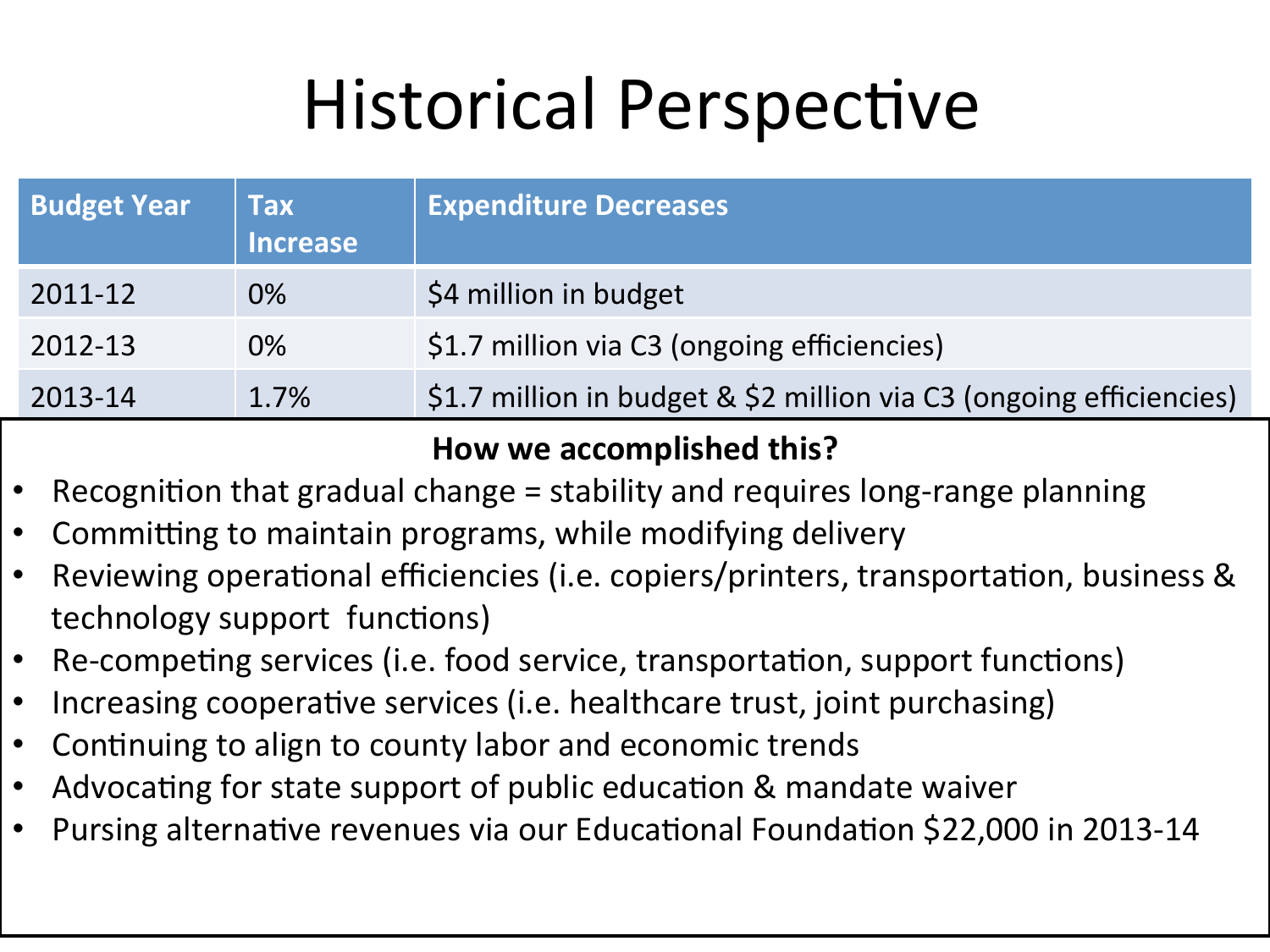### The Changing Landscape of Education



#### **SDCT MUST MEET THE CHANGING NEEDS FOR ALL STUDENTS**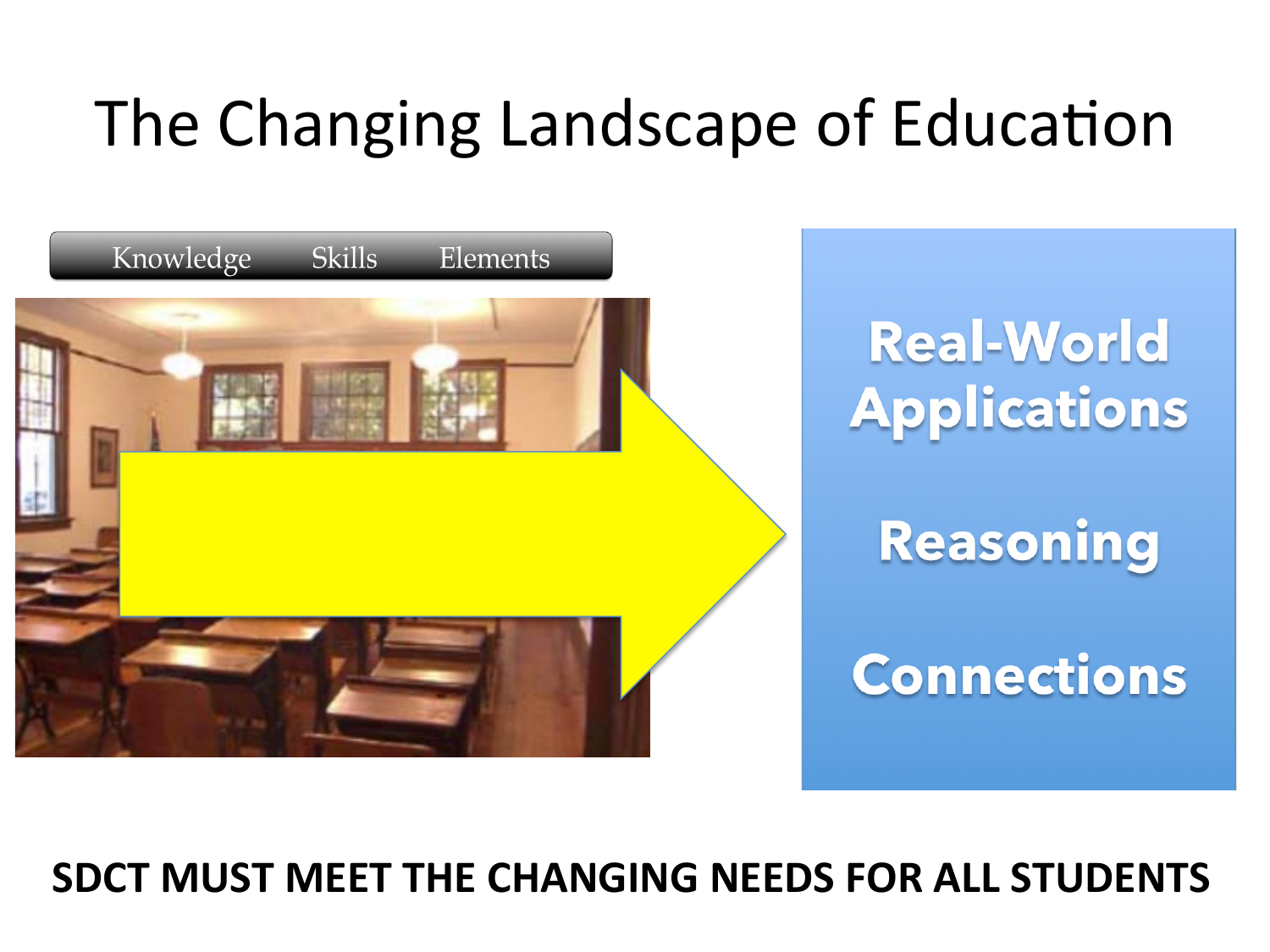## Proposed Final Budget Overview

• 1.7% Tax increase – offset by a TBD homestead/farmstead exclusion

#### **Impact of Tax Increase on home "assessed value"**

|    |                     |     |                      |    |                         |                     |             | <b>Est. Monthly</b> |
|----|---------------------|-----|----------------------|----|-------------------------|---------------------|-------------|---------------------|
|    | <b>Market Value</b> |     | <b>Asessed Value</b> |    | <b>Current Tax Bill</b> | <b>New Tax Bill</b> |             | <b>Increase</b>     |
|    | 50,000.00           | \$  | 29,000.00            | \$ | 1,206.40                | \$<br>1,226.91      | \$          | 1.71                |
| ς  | 100.000.00          | S   | 58.000.00            | S  | 2.412.80                | 2.453.82            | $\varsigma$ | 3.42                |
|    | 150,000.00          |     | 87,000.00            |    | 3,619.20                | 3,680.73            | Š.          | 5.13                |
| \$ | 200,000.00          | \$. | 116,000.00           | \$ | 4,825.60                | 4,907.64            | \$,         | 6.84                |
| \$ | 250,000.00          | \$  | 145,000.00           | \$ | 6,032.00                | 6,134.54            | \$          | 8.55                |
| \$ | 300,000.00          | \$  | 174,000.00           | S  | 7,238.40                | \$<br>7,361.45      | \$          | 10.25               |
|    | 400,000.00          | Ś   | 232,000.00           | Ś  | 9,651.20                | 9,815.27            | S           | 13.67               |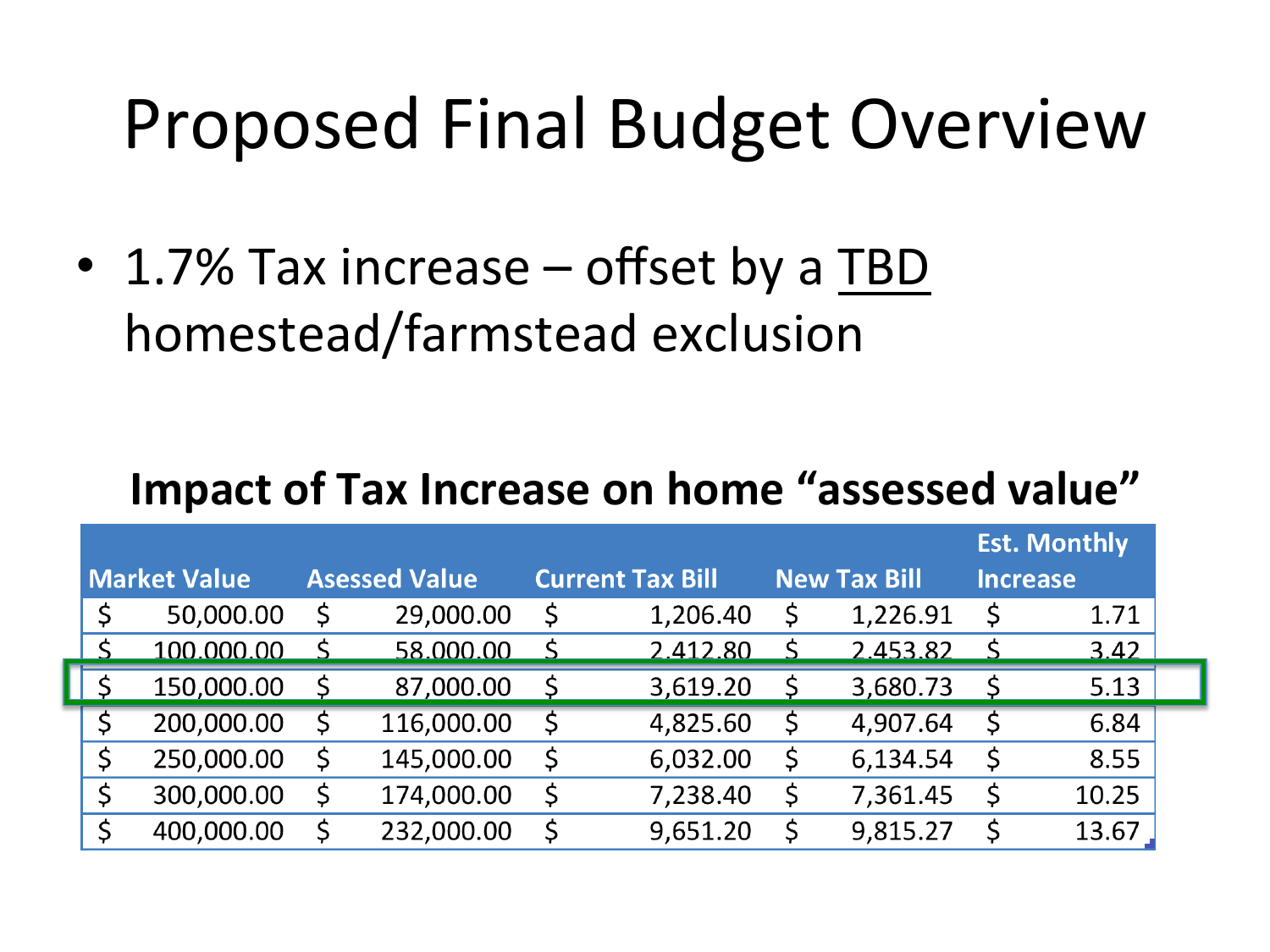#### **2013-14 Proposed Final Budget Overview of Revenues**

Currently a proposed 1.7% increase in property taxes 

*-Caution in assessment base due to* the Land Conservancy and *Cheltenham Mall assessment appeals* 

State revenues are held constant except reimbursements for PSERS & Social Security subject to final legislative approval in June

Decline in federal revenues due to loss of entitlement funding resulting from sequestration & census update by \$200,000 

|                                                  | 2013          | 2014          |
|--------------------------------------------------|---------------|---------------|
| Revenues                                         | <b>Budget</b> | <b>Budget</b> |
| <b>Real Estate Taxes</b>                         | 70,476,918    | 72,724,000    |
| Act 511 Taxes                                    | 3,330,300     | 3,470,300     |
| Other Local Income                               | 4,002,001     | 3,924,000     |
| <b>Basic Instructional and Operating Subsidy</b> | 4,477,000     | 4,447,000     |
| <b>Revenue for Specific Educational Programs</b> | 2,244,407     | 2,244,407     |
| <b>Other State Revenue</b>                       | 9,212,381     | 10,280,765    |
| <b>Federal Revenue</b>                           | 792,000       | 653,000       |
| <b>Other Financing Sources</b>                   | 921,404       | 500,000       |
| <b>TOTAL REVENUES</b>                            | 95,456,411    | 98,243,472    |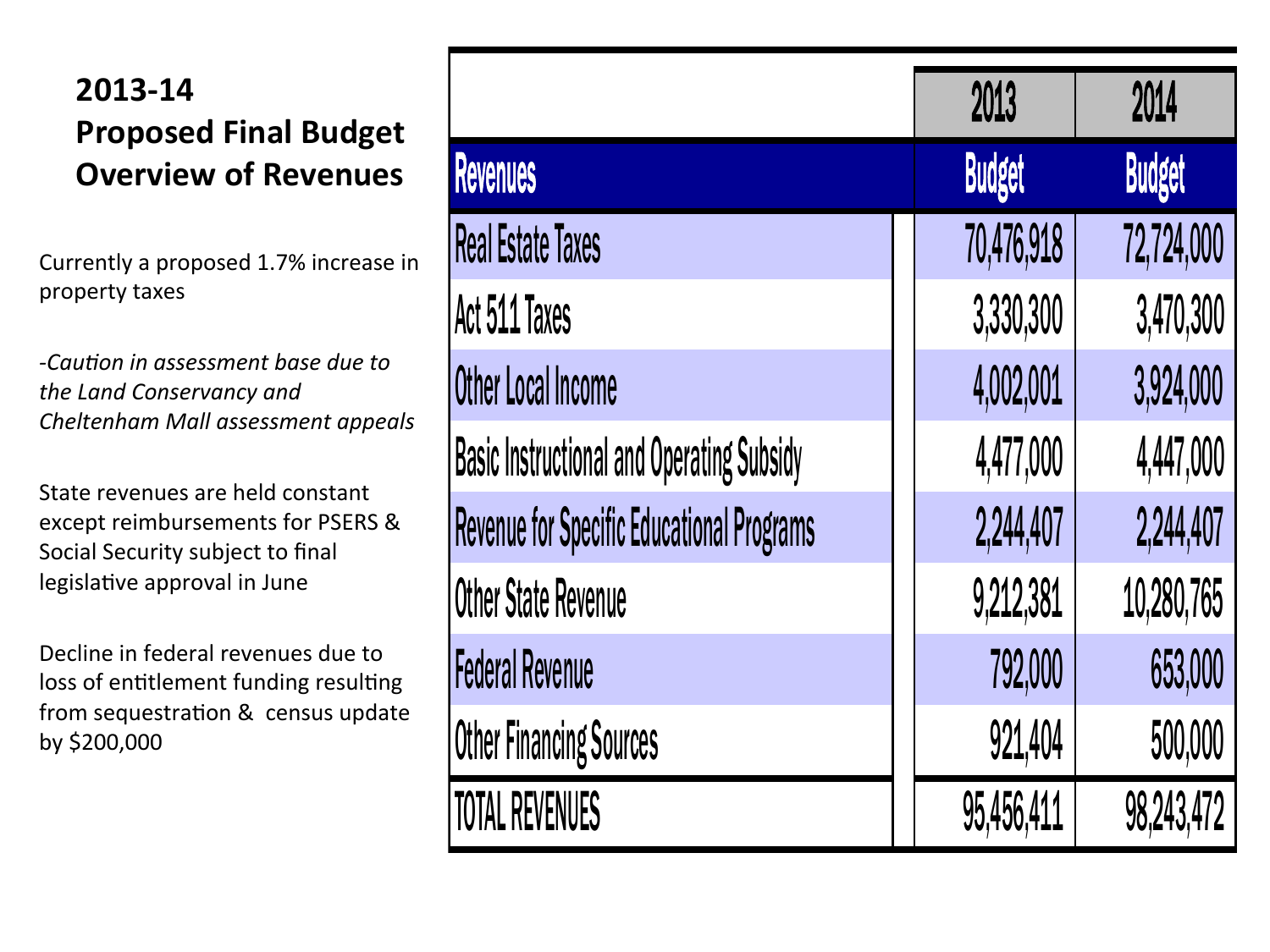#### **2013-14 Proposed Final Budget Overview of Expenditures**

Maintain current programs

Salary increase results from horizontal movement of professional staff and 1 FTE budgeted for changes in enrollment 

Salary and Benefits reflect recent contract negotiations, yet rising due to healthcare cost trend (5% medical & 0% prescription) and mandatory local contribution to PSERS. 

Other expenditures, while reduced as an aggregate through efficiencies (discussed in the next slide) reflect an increase in charter school payments of 278% since 2009 

Debt service increasing to fund completion of Cheltenham Elementary School 

|                                                   | 2013          | 2014          |
|---------------------------------------------------|---------------|---------------|
| <b>Expenditures</b>                               | <b>Budget</b> | <b>Budget</b> |
| 100 - Salaries                                    | 47,351,428    | 48,007,642    |
| 200 - Benefits                                    | 18,108,435    | 20,735,747    |
| 300 - Purchased Professional & Technical Services | 4,572,762     | 4,621,265     |
| 400 - Purchased Property Services                 | 1,845,200     | 1,785,803     |
| 500 - Other Purchased Services                    | 11,975,548    | 10,996,340    |
| 600 - Supplies                                    | 2,370,142     | 2,187,558     |
| 700 - Property                                    | 433,658       | 316,136       |
| 800 - Other Objects                               | 1,277,271     | 8,637,981     |
| 900 - Other Financing Uses                        | 7,521,967     | 955,000       |
| <b>TOTAL EXPENDITURES</b>                         | 95,456,411    | 98,243,472    |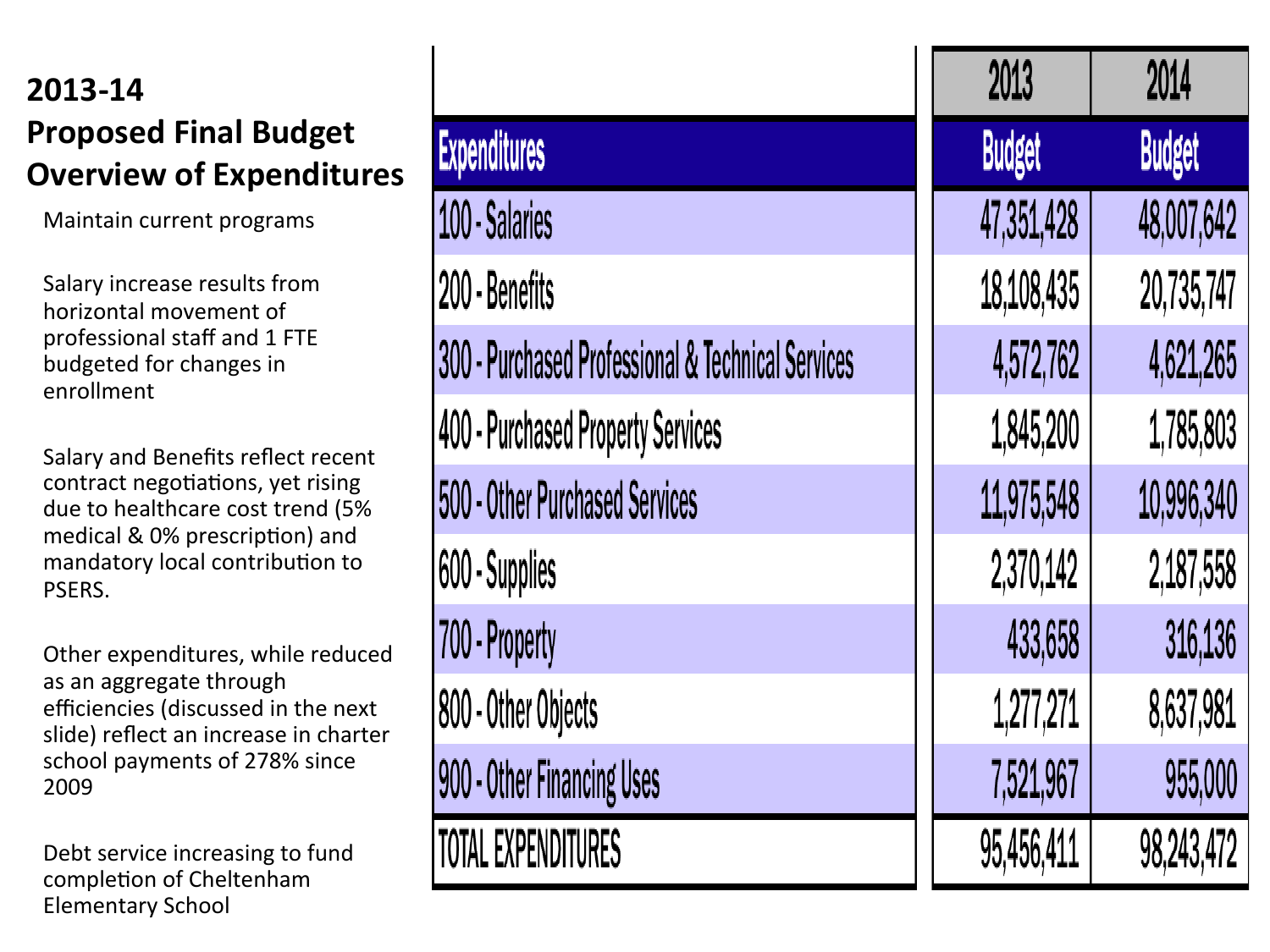### Expenditure Projection/Outlook

*Annual Projected Increases* 

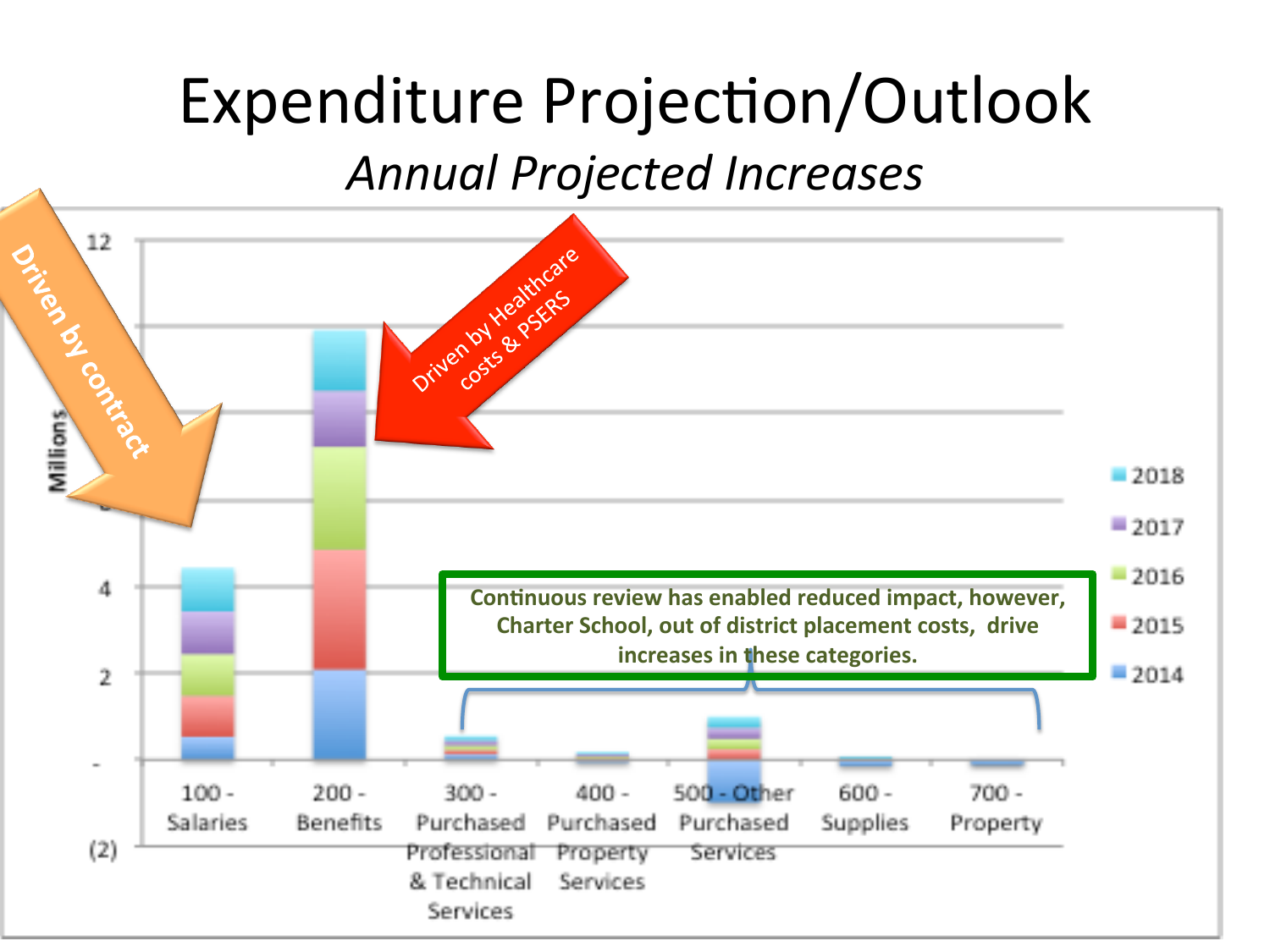**Changes in 2013-14 Budget from 2012-13** A reduction in spending by \$1.7 million

- Implement cyber program
- Re-compete of transportation
- Reduced maintenance costs with "old" elementary schools
	- $-$  either renovate, replaced or in modular school
- Carry over savings from 2012-13 budget budgeted at \$450,000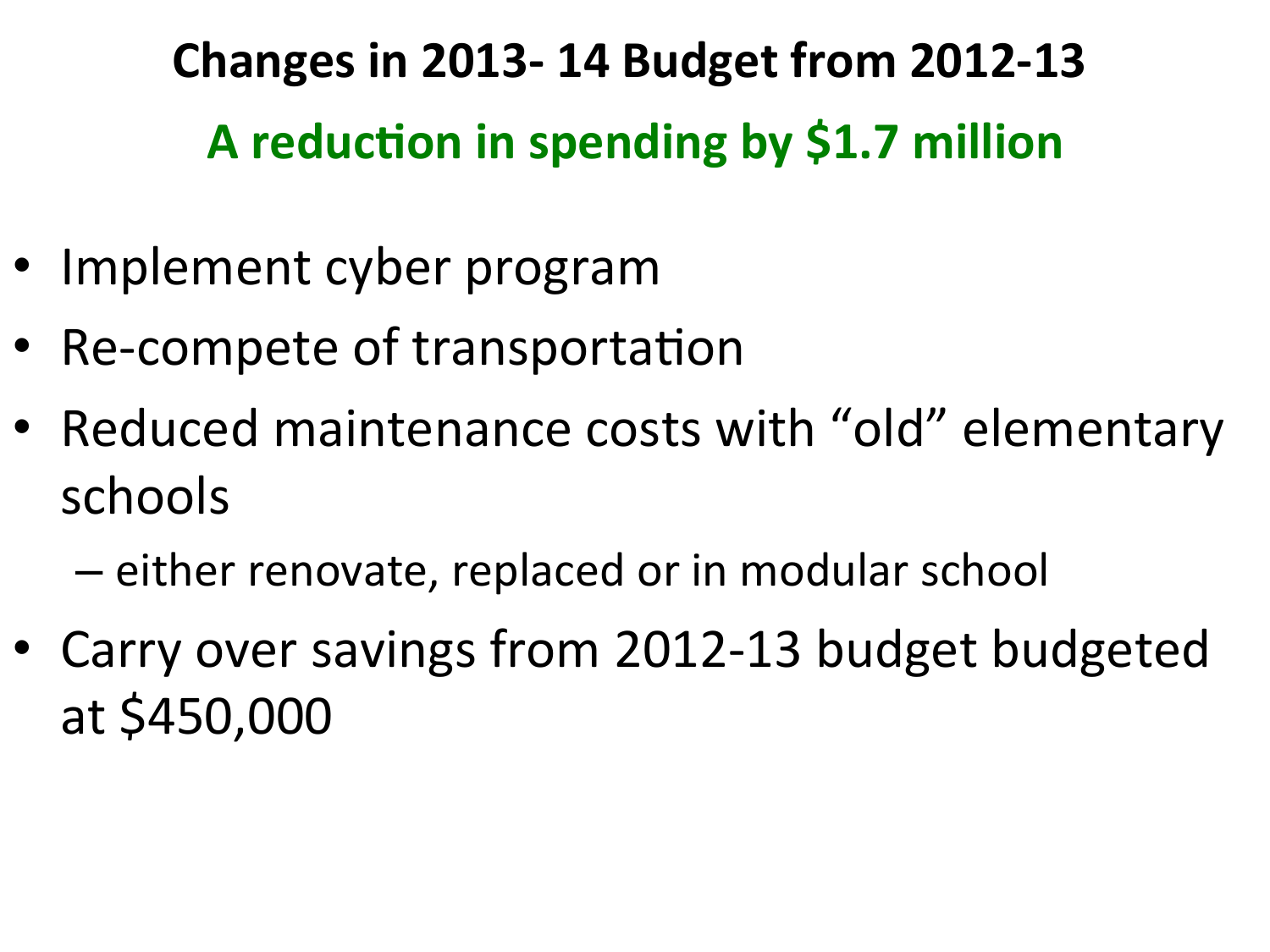### **Changes in 2013-14 Budget from 2013** A reduction in spending by \$1.7 million

- Reduction in required placement costs
- Attritional savings in personnel costs
	- $-$  All position openings evaluated to maintain programs, meet needs and review option for reduction in baseline costs. *Budget target savings will be up to \$905,000 through* attrition of 1 administrator, 3 specialists (nurse, elementary *library, high school quidance), 1 support staff position*
- Ongoing initiatives to reduce personnel costs within contract constraints and funding provided
	- Title I funding reduction by \$200,000. Attritional savings will address this shortfall.
- Migrate twilight program to the day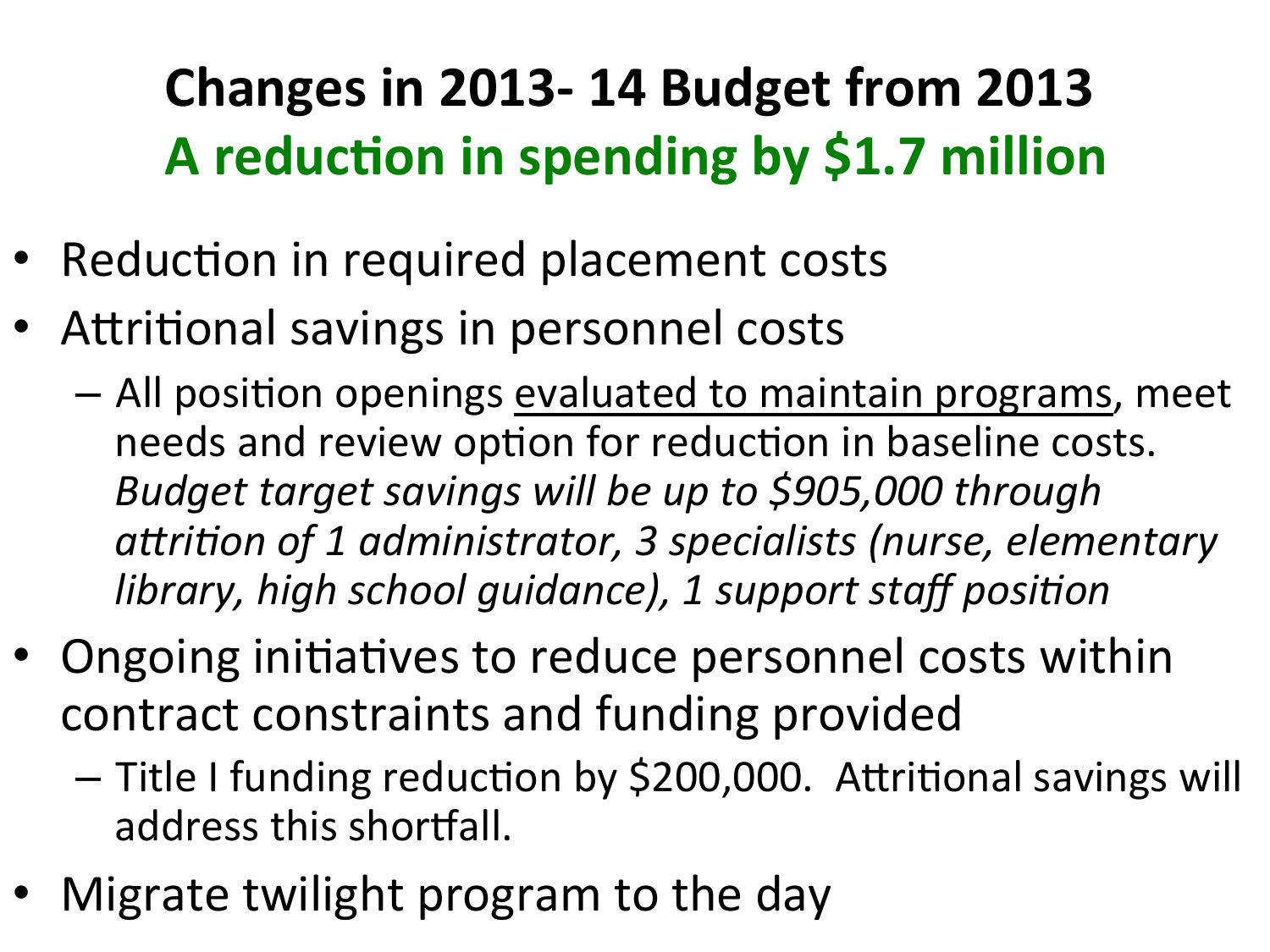## New Initiatives

- Expand math enrichment in grade 2
- Implement software for expanded learning
- Obtain above-level testing resources
- Contract with additional support for twilight program during day of 1 counselor
- Complete Cheltenham Elementary
- Begin Wyncote Elementary
- Budgeted for potential enrollment needs due to the completion of new buildings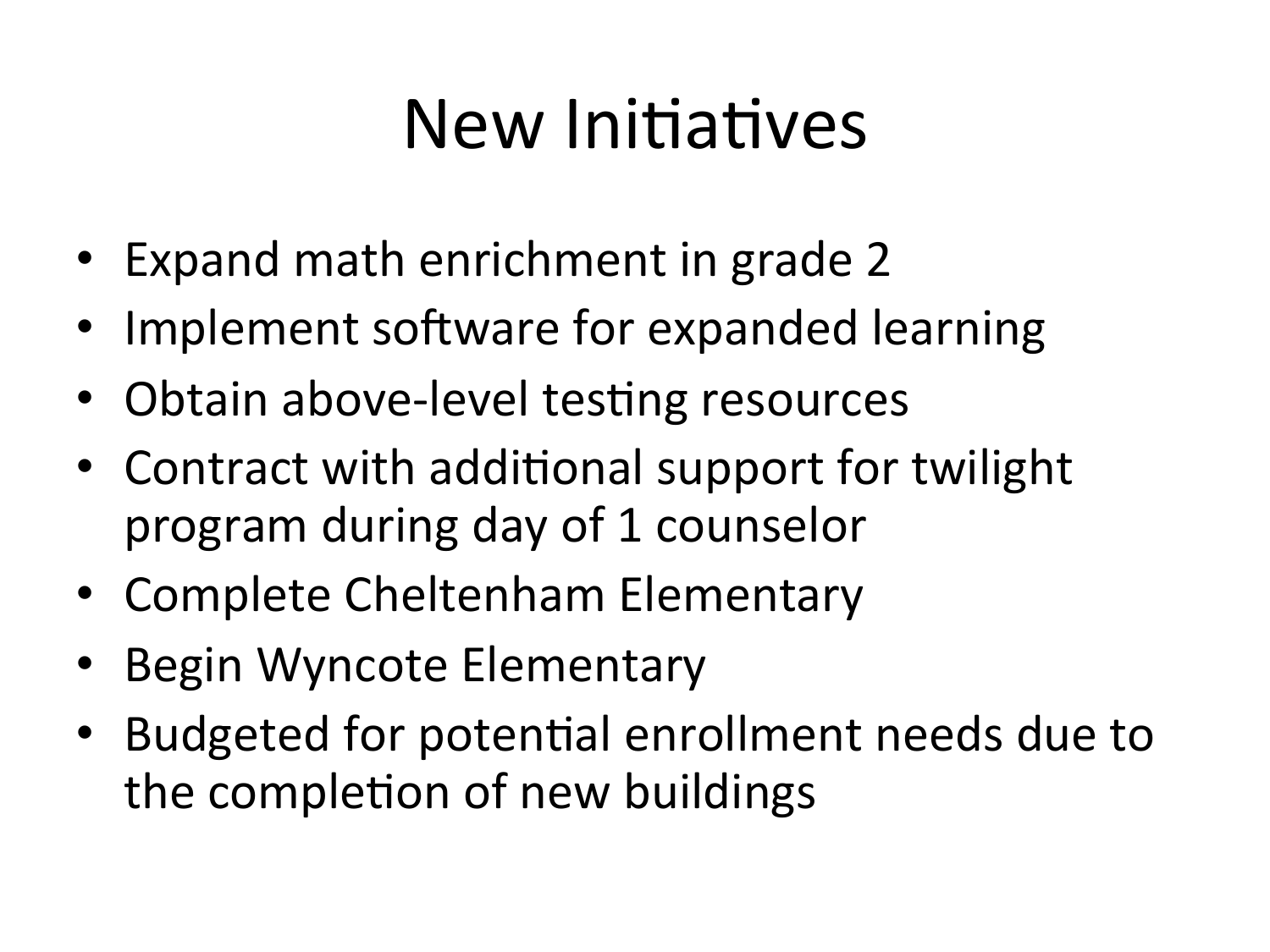# New Initiatives (cont.)

- Increase smart boards in classrooms
- Install security cameras at CHS
- Continue to implement technology aligned to district technology plan
- Expand programs such as study island, PSSA support and opportunities for differentiated instruction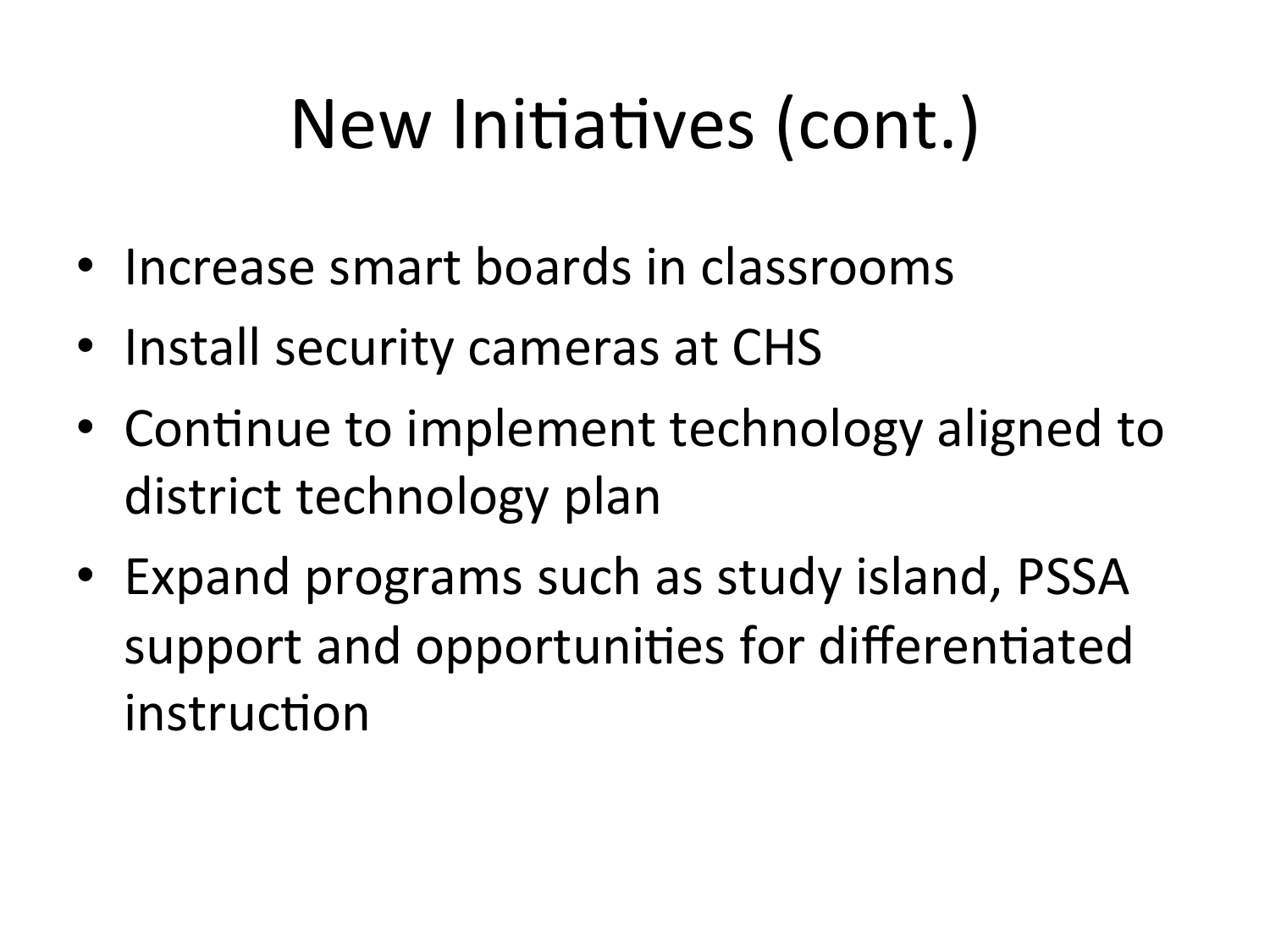### Public Comment

**RESIDENTS OR CHELTENHAM TAXPAYERS WHO ARE IN THE** AUDIENCE WILL BE PERMITTED TO COMMENT ON AGENDA ITEMS AT THE SCHEDULED TIMES. SPEAKERS' COMMENTS WILL BE LIMITED AT **THE BOARD'S DISCRETION TO 5 MINUTES OR LESS.** 

Abusive or profane language will not be tolerated. Individuals may not yield their time to another speaker. Petitions or other written material may be presented to the presiding officer of the board prior to the call to order or following the meeting. Speakers are asked to state their name and portion of the township where they reside before addressing the board.